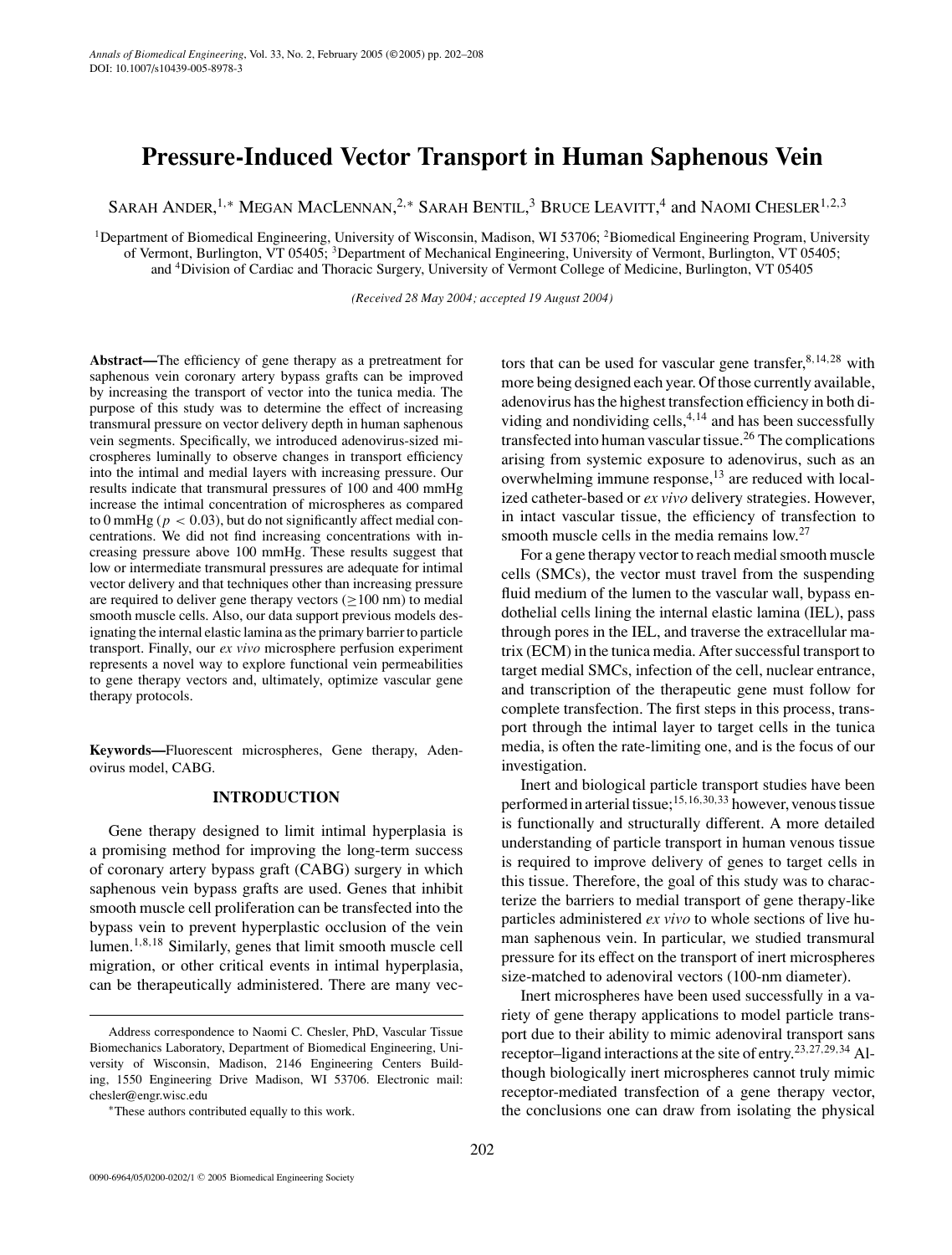barriers to transport are critical in characterizing the transport process as a whole. Once the barriers to transport and their susceptibility to hemodynamic perturbations are identified, new strategies for increasing transport and overall transfection efficiency may be designed and then tested using the same experimental methodology.

# **MATERIAL AND METHODS**

## *Ex Vivo Experiments*

Human saphenous vein specimens, ranging in length from 1.5 to 3 cm, were obtained from cardiac surgeries performed at the University of Vermont-Fletcher Allen Health Care, Burlington, Vermont. Human IRB approval was granted for the use of unused vein tissue in research. All vessels were stored at 4◦C and used within 6 h of collection. When long enough sections of high quality tissue were available, vessels were sectioned into two equal segments: one experiment and one control. Otherwise, specimens from two separate surgeries were used for experiment and control. All specimens were handled in a ventilated biosafety cabinet and sutured in a sterile fashion into a custom-engineered environmental chamber. Separate chambers were used for experiment and control. Each chamber had inflow and outflow stainless steel cannulae for perfusate fluid, which were adjustable for different length specimens. Veins ranging in diameter from 2 to 5 mm were accommodated with variable size cannulae. The chamber also allowed complete submersion of the vein specimen, could be sealed closed for sterility, and had a viewing window. Two gas exchange ports with sterile 0.22  $\mu$ m filters allowed incubator-controlled 5%  $CO<sub>2</sub>/95%$  lab air to flow freely into and out of the chamber at atmospheric pressure. The experimental setup and one chamber are shown in Fig. 1.



**FIGURE 1.** *Ex vivo* **microsphere perfusion system and vessel chamber. Pressure reservoir, pressure transducer, microsphere injection port, gas exchange ports, and flow control valves shown.**

Dulbecco's Modified Eagle's Medium (DMEM) (Sigma–Aldrich, St. Louis, MO) was used to fill the chamber and bathe the vessel. After veins were sutured to the cannulae, DMEM was flushed through the vessel at a flow rate of approximately 1 ml/min. Plasma proteins and growth factors were selectively excluded from the luminal and chamber media so that the effect of pressure could be investigated in the absence of receptor–ligand binding. Vessels were checked for leaks by prepressurizing them to approximately 400 mmHg for less than 1 min with valve 1 closed (see Fig. 1). If a leak was unable to be repaired, the vessel was discarded. The same steps were carried out for the control vessels. Desired pressures were obtained by raising the pressure reservoir and measured with a research grade blood pressure transducer (Harvard Apparatus, Holliston, MA). Once both vessels were successfully sutured into their respective chambers, they were brought to a baseline pressure of 30 mmHg, at which time valve 2 was closed. Chambers were then sealed and allowed to equilibrate in a temperature-controlled incubator (37◦C) for 1 h.

After the equilibration time, valve 1 was opened and a solution of Texas Red-labeled carboxylate-modified polystyrene microspheres  $(1 \times 10^9$  spheres/ml, Molecular Probes, Inc., Eugene, OR), 100 nm in diameter, was slowly infused through the injection port. A microsphere titer of  $10^9$  spheres/ml was selected based on a number of gene transfer studies reporting successful transfection to vascular tissues at this concentration.<sup>5</sup>,6,9,10,14,17,19,21,24,<sup>26</sup> These studies tested adenoviral titers ranging from  $10^8$  to  $10^{12}$  pfu/ml in a variety of environments and found the highest rate of viral transfection to occur at  $10^9$  pfu/ml. Valve 1 was then reclosed. By opening valve 2 and readjusting the reservoir height, experimental veins were pressurized to 100, 200, or 400 mmHg transmural pressure while the control veins remained at nearly zero transmural pressure, or the minimum pressure at which veins did not collapse (always less than 5 mmHg). The transmural pressure range selected for this experiment (0–400 mmHg) incorporates both *in vivo* physiological pressures for the long saphenous vein  $(5-75 \text{ mmHg}^{2,31})$  as well as pressures in the range often used in vascular gene therapy applications  $(0-800 \text{ mmHg})^{5,6,17,19,21,27}$  Finally, valve 2 was reclosed and the pressure was recorded by the pressure transducer and relayed to a computer. If the pressure dropped by more than 5% of the desired level, the experiment was stopped and the problem rectified or the vein was discarded. After a 1-h exposure, all valves were opened and veins flushed with DMEM at approximately 1 ml/min to remove microspheres remaining in the fluid but not adhered to or taken up by the vein. A small piece of vein was sectioned from the end of some specimens and placed into Karnovsky's fixative for transmission electron microscopy. Remaining tissue specimens were frozen in tissue freezing medium blocks and sectioned on a cryostat to  $10$ - $\mu$ m thickness. Slides of thin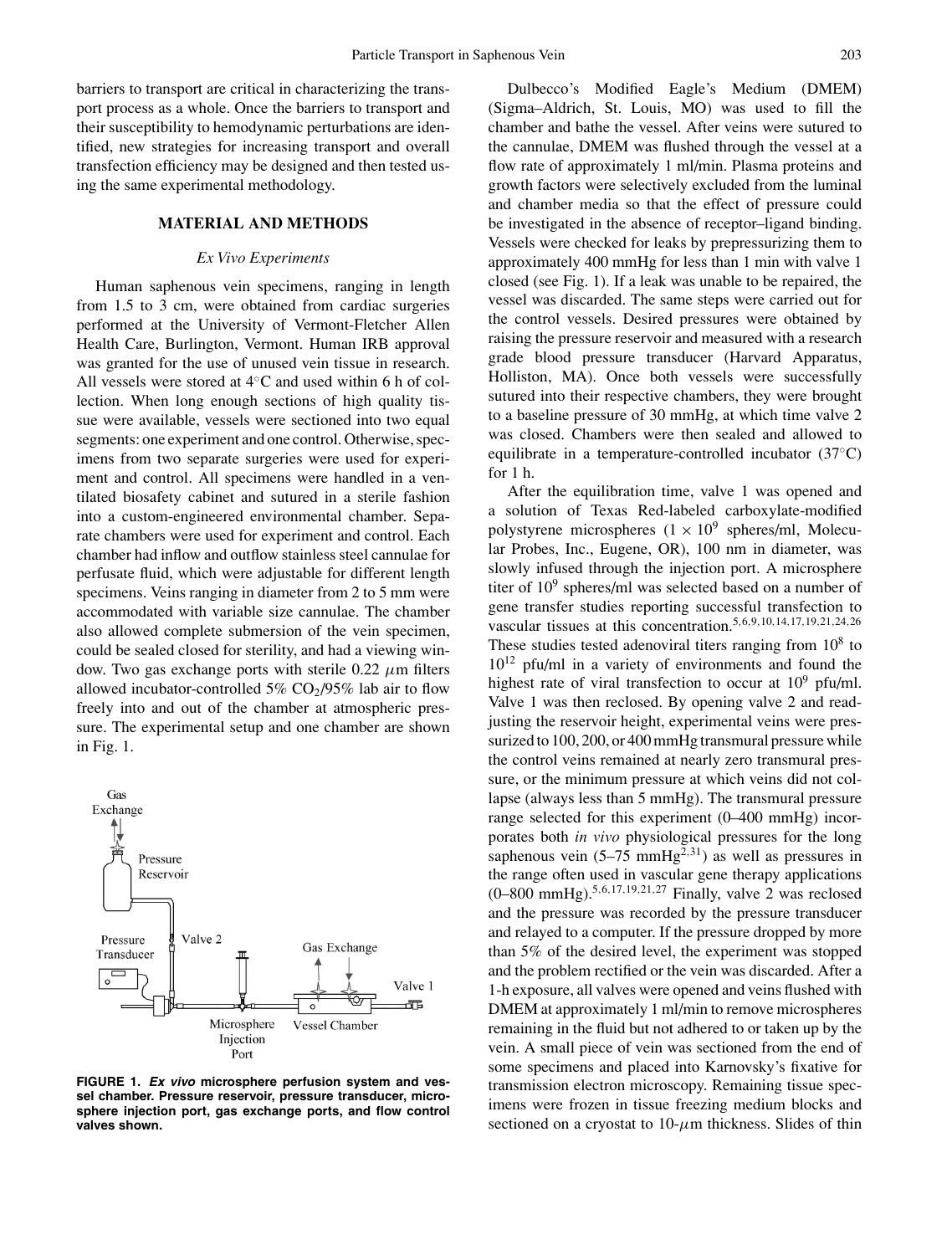sections were stained with a SYTOX green nucleic acid stain (Molecular Probes, Inc.).

## *Fluorescent Image Acquisition and Analysis*

Fluorescently-labeled microspheres and cell nuclei were visualized at  $10 \times$  magnification using a mercury-arc lamp and fluorescent microscope (Eclipse TE2000-S, Nikon, Melville, NY). The SYTOX-stained nuclei were excited first using a FITC filter (488/507 nm) followed by the red microspheres using a TRITC filter (535/617 nm). Three representative images were captured for each tissue section by an observer blinded to experimental condition. Digital images were relayed to a PC for semiquantitative sphere localization analysis with MetaVue Imaging software (Optical Analysis Systems, Nashua, NH). The resulting images of microspheres and cell nuclei (red and green, respectively) were then overlayed.

A square region of interest  $(0.8 \text{ mm}^2)$  was drawn on to the image, isolating the vein tissue and excluding nontissue components. The autofluorescence of the IEL served as a boundary marker between the intima and media while the autofluorescence of the external elastic lamina and cell morphology changes served as a boundary between the medial and adventitial layers. The intima and media within the square region of interest were carefully traced and thresholded to generate measurements of total layer (intima or media) area  $(mm<sup>2</sup>)$ , layer area represented by microspheres  $\text{mm}^2$ ), percent layer area represented by microspheres (%), maximum intensity, minimum intensity, and average intensity.

## *Electron Microscopy*

Transmission electron microscopy (TEM) was performed on selected specimens to confirm the location of microspheres in the vessel wall. After fixation in Karnovsky's fixative, the tissue was postfixed in 1% osmium tetroxide at 4◦C for 45 min, dehydrated, cleared, and embedded in Spurr's epoxy resin as previously described.<sup>22</sup> Semi-thin sections were cut with a diamond knife, placed onto a copper grid, contrasted, and examined with a JOEL JEM-1210 electron microscope operating at 60 kV. These studies were carried out at the Cell Imaging Facility at the University of Vermont.

#### *Statistics*

Nine control, five 100 mmHg, five 200 mmHg, and five 400 mmHg experiments were performed. Results are expressed as mean values  $\pm$  standard error of the mean (SEM). A Levene's test for homogeneity was used to check that variances were equal across groups. Mean values were compared using a two-way ANOVA for the effects of pressure and layer on microsphere area (SAS, SAS Institute, Cary, NC). Model fits to a line were also performed to assess the continuous effect of pressure on the layer-specific data using Spearman's correlation. For the latter, the correlation coefficient  $(r_s)$ , coefficient of determination  $(R^2)$ , and *p* value (if significant) are reported. Differences between groups were considered statistically significant for values of  $p < 0.05$ .

## **RESULTS**

The location of the microspheres, specifically whether situated intra- or extra-cellularly, was investigated using TEM. Images taken at  $15,000 \times$  revealed small circular objects lining the lumen of the veins that were identified as microspheres in separate TEM studies on isolated microspheres. No microspheres were identified in the media using this method. A representative TEM image of microspheres lining the intima of a human saphenous vein segment is shown in Fig. 2.

Qualitative observations of fluorescent images revealed more particles along the intima of vessels perfused at high pressures than in vessels perfused at 0 mmHg (Fig. 3). Quantitatively, by image analysis, nearly double the area represented by microspheres was found along the intima of vessels perfused at 100 and 400 mmHg compared to vessels perfused at 0 mmHg. The effect of pressure on intimal microsphere area was significant ( $p = 0.03$ ). However, tests for specific differences were only significant at 100 and 400 versus control. The percent area of microspheres along the intima measured at 200 mmHg was higher than



**FIGURE 2. Transmission electron microscopy image of human saphenous vein perfused at 400 mmHg taken at 15,000** *×* **magnification. Microspheres are indicated with an arrow.**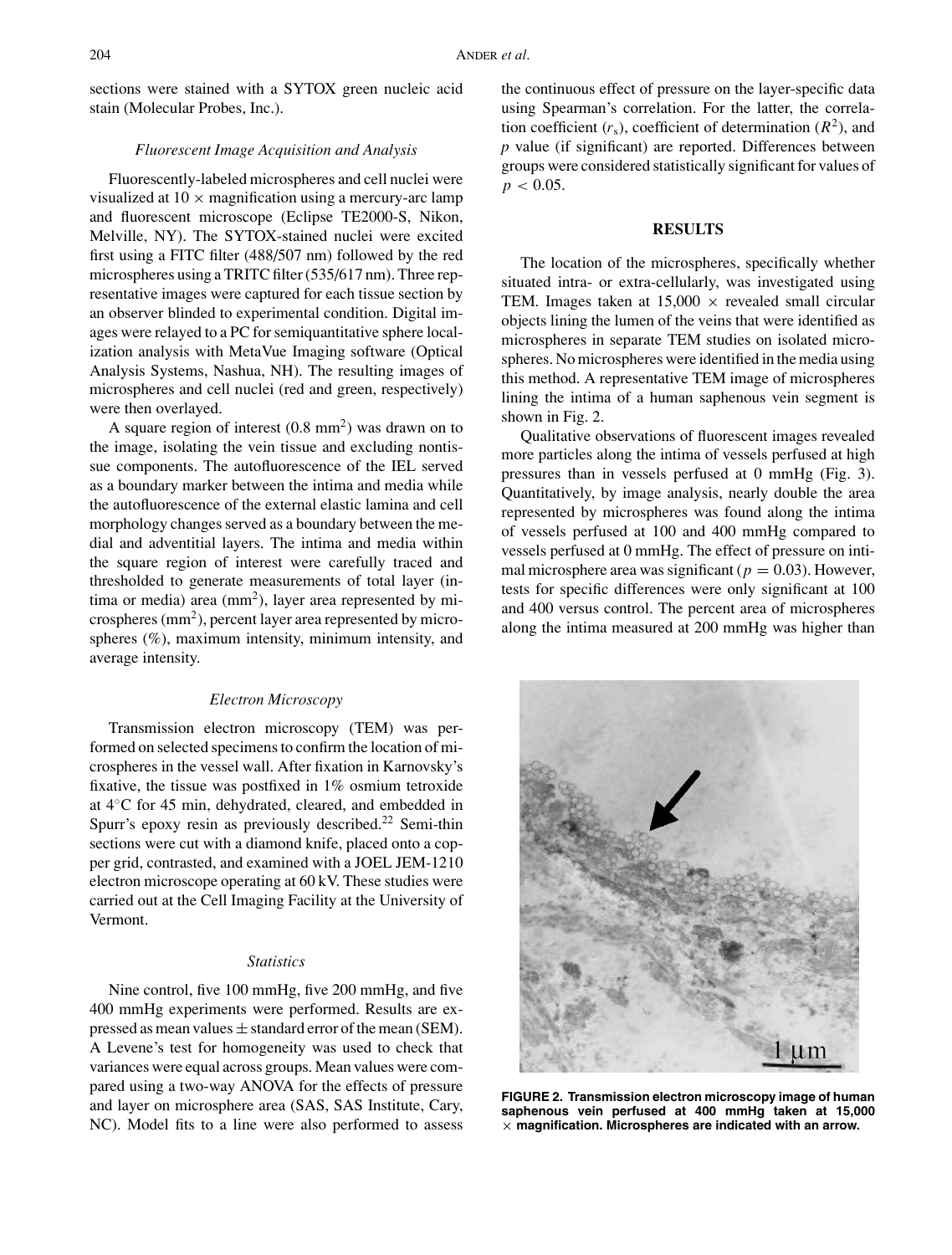

**FIGURE 3. Representative fluorescent images of human saphenous vein perfused at pressures of (A) 0 mmHg, (B) 100 mmHg, (C) 200 mmHg, and (D) 400 mmHg with Texas Red-labeled fluorescent microspheres and stained with a SYTOX green nucleic acid stain. All images taken at 10** *×* **magnification.**

the control group, but not significantly ( $p = 0.07$ ). None of the intimal microsphere percent areas for the high pressure groups were different from each other [Fig. 4(A)]. Furthermore, when considering the effect of pressure in the intima as a continuous variable, no significant relationship was found. In the intimal layer, the continuous effect of pressure on microsphere area was not well described by either a linear ( $p = 0.30$ ,  $R^2 = 0.14$ ) or logarithmic ( $p = 0.09$ ,  $R^2 = 0.28$  curve fit.

The areas of microspheres present in the media were less than  $0.1\%$  on average [Fig. 4(B)]. There was a notable but statistically insignificant linear correlation between increasing pressure and decreasing microsphere area ( $p = 0.13$ ,  $R^2 = 0.062$ ,  $r_s = -0.32$ ). That is, it is unlikely that pressure has no effect on medial concentration, but it cannot be said with confidence that it acts to decrease the medial concentration. Note that the observer-defined intimal and medial areas measured were not significantly different as a function of pressure (Table 1).

# **DISCUSSION**

Our *ex vivo* experiments on pressure-driven microsphere transport in human saphenous vein showed an increase in microspheres along the intima with transmural pressures of 100 mmHg and above. However, no significant increase in microsphere concentration (percent area) with increasing pressure was observed for pressures over 100 mmHg. No differences were observed in medial concentration at any pressures. To interpret these findings, we consider the effects of transcytosis, diffusion, and convection on particle transport in tissue.

# *Transcytosis*

Transcytosis may well affect the uptake of receptormediated adenoviral gene therapy vectors, but is unlikely to affect transport of the microspheres used in this study for several reasons. First, carboxylate surface modifications



**FIGURE 4. Percent area of (A) tunica intima and (B) tunica media containing fluorescent microspheres by semiquantitative image analysis. Bars show mean** *±* **standard error of the mean. Asterisk indicates significantly different from 0 mmHg,** *p <* **0***.***03.**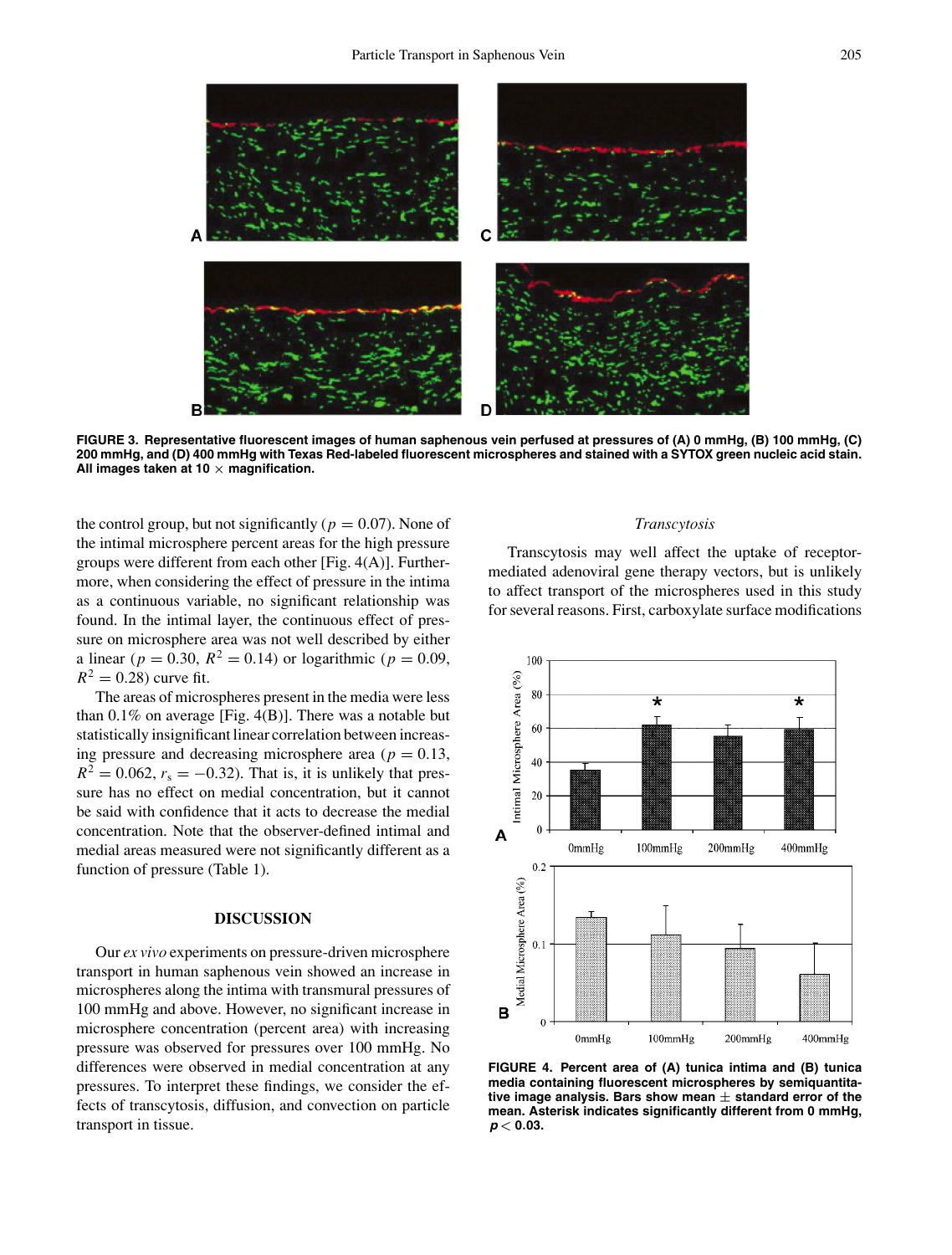**TABLE 1. Average (AVG) and standard error of the mean (SEM) of intimal and medial area in human saphenous vein specimens by semiquantitative image analysis. No statistically significant differences were found between any groups for either layer.**

|                                            | Regional area (mm <sup>2</sup> ) |                                  |                              |                              |
|--------------------------------------------|----------------------------------|----------------------------------|------------------------------|------------------------------|
|                                            | Intima                           |                                  | Media                        |                              |
| Transmural pressure                        | <b>AVG</b>                       | <b>SEM</b>                       | AVG                          | SEM                          |
| 0 mmHq<br>100 mmHq<br>200 mmHq<br>400 mmHq | 0.007<br>0.007<br>0.007<br>0.008 | 0.001<br>0.002<br>0.001<br>0.001 | 0.22<br>0.13<br>0.17<br>0.18 | 0.03<br>0.02<br>0.04<br>0.03 |

make these microspheres relatively hydrophilic with an approximate charge between 0.1 and 2.0 mEq/g. This hydrophilicity should limit protein adsorption to the surface of the microspheres, thus minimizing receptor-mediated recognition and interactions. Second, the suspension solution used in this experiment was serum-free. That is, few proteins were available to bind to the microspheres and react with cell surface receptors by experimental design. Note, because gene therapy to human saphenous veins can be administered *ex vivo*, the lack of serum proteins in the perfusate does not represent a limitation that would preclude this methodology from being used with adenovirus. Finally, no evidence of transcytosis in the endothelial cells was evident by TEM.

### *Diffusion*

Diffusive flux is dependent on the surface cross-sectional area of the wall, concentration difference of vector particles across the vessel wall, and the coefficient of diffusivity of a vector within the vessel wall. Diffusive characteristics of any vector, to a first order approximation, depend inversely on size and solvent viscosity. The viscosity characteristics of the vascular wall depend on structure, composition, and solid volume fraction. These characteristics have not been measured for human saphenous vein and they are difficult to estimate *a priori*. Given the dense cellular and extracellular matrix structure of venous tissue, we would expect the effective tissue viscosity to vary between layers and to be generally very large. In the luminal fluid, which we can use as an upper limit on the diffusivity within tissue layers, the diffusivity (*D*) of a 100-nm fluorescent microsphere in DMEM [with viscosity 0.01 g/cm/s and temperature 37◦C (310 K)] is approximately  $4.5 \times 10^{-8}$  cm<sup>2</sup>/s based on the Stokes–Einstein equation for diffusivity. $3$  For an approximate intimal tissue thickness  $h = 0.01$  cm, the time scale for diffusion can be estimated as

$$
\tau \approx \frac{h^2}{D} = \frac{(0.01 \text{ cm})^2}{4.5 \times 10^{-8} \text{ cm}^2/\text{s}} = 2200 \text{ s} \approx 37 \text{ min} \quad (1)
$$

which is less than the 1-h experiment duration. For an approximate medial tissue thickness  $h = 0.05$  cm, the time scale for diffusion can be estimated as

$$
\tau \approx \frac{h^2}{D} = \frac{(0.05 \,\text{cm})^2}{4.5 \times 10^{-8} \,\text{cm}^2/\text{s}} = 56000 \,\text{s} \approx 15 \,\text{h} \tag{2}
$$

which is significantly longer than the 1-h experiment duration. Based on these approximations, diffusion indeed plays a role in particle transport in the intima, however is unlikely to affect particle transport in the media.

## *Convection*

In contrast to transcytosis, convection should have a significant effect on vector transport within both the intimal and medial layers. In tissue layers modeled simply as thin membranes, translayer solute convection is proportional to the translayer fluid solvent flux per unit area,  $J_v$  (cm/s), described by Kedem and Katchalsky as<sup>12</sup>

$$
J_{\rm v} = L_{\rm p}(\Delta P - \sigma \Delta \Pi) \tag{3}
$$

where  $L_p$  is the hydraulic conductivity  $(L_p, \text{cm/s/mmHg})$ ,  $\Delta P$  is the transmural pressure ( $\Delta P = P_i - P_e$ , mmHg), σ is the osmotic reflection coefficient (σ, dimensionless), and  $\Delta \Pi$  is the osmotic pressure gradient across the vessel caused by the solute ( $\Delta \Pi = \Pi_i - \Pi_e$ , mmHg). For a single solute, the  $\Delta \Pi$  term is proportional to the concentration difference of the solute and hence represents the effect of diffusion. When the concentration of a single solute is high, or when several solutes act together to create a large osmotic pressure difference across a membrane, this pressure difference and the hydrostatic pressure difference drive fluid solvent flow. Solute or particle flux driven by the combination of fluid solvent flow (convection) and the osmotic pressure difference (diffusion) is described by Friedman<sup>7</sup> as

$$
J_{\rm s,c} = \bar{c}_{\rm s} J_{\rm v} (1 - \sigma) + \omega \Delta \Pi \tag{4}
$$

where  $J_{s,c}$  represents solute (microsphere) flux per unit area  $(J_{s,c},$  particles/cm<sup>2</sup>/s),  $\bar{c}_s$  is the average molar concentration of solute ( $\bar{c}_s$ , particles/cm<sup>3</sup>), and  $\omega$  is the permeability of a layer to the solute ( $\omega$ , particles/cm<sup>2</sup>/s/mmHg). For our experiments, both the fluid flux and the particle flux driven by the osmotic pressure difference should be negligible given the relatively dilute microsphere solution in the vessel lumen and the lack of a strong ionic charge on the particles. In this case, the flux of particles across the wall reduces to

$$
J_{\rm s, c} = \bar{c}_{\rm s} L_{\rm P} \Delta P (1 - \sigma) \tag{5}
$$

Based on this rather simple model of vector transport to and through the vessel wall, our data suggest that pressure-driven convection increases intimal particle accumulation for pressures between 0 and 100 mmHg, but is thereafter counteracted by a decrease in tissue hydraulic permeability  $L_p$  or increase in reflection coefficient  $\sigma$ . In all cases, the concentration difference  $(\bar{c}_s)$  across the wall (all layers combined) is constant. We can speculate that for transmural pressures over 100 mmHg, medial tissue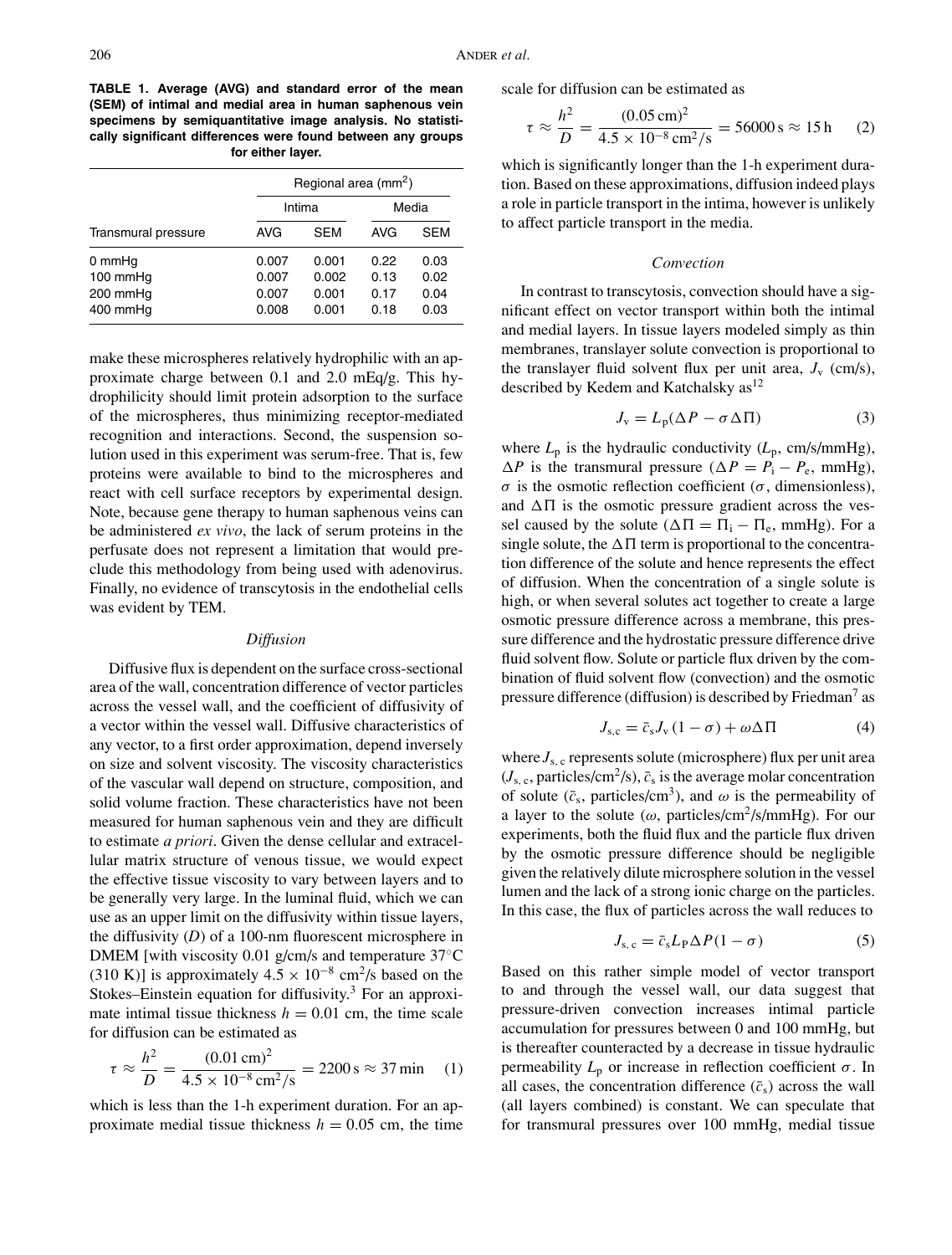components become compacted and IEL pores collapse. This phenomenon has been shown to occur in arteries subjected to high pressures.<sup>11</sup> In particular, Huang et al. showed that in rat aorta subjected to high transmural pressures, a large pressure drop occurs across the IEL pores causing a decrease in pore entrance area and intimal cell indentations over the pores.<sup>11</sup>

An alternative explanation for the lack of pressure dependence in the intimal particle concentration above 100 mmHg is that pressure-dependent differences were masked by a loss of particles after the experiment due to the slow flushing of the vein with particle-free perfusate. That is, it is possible that more particles were deposited intimally at higher pressures but that this thicker layer was more vulnerable to removal by fluid shear stresses. We would note that any particles not adhered to the intima well enough to withstand this insult would likely not withstand shear stresses due to coronary blood flow after implantation as a bypass graft and thus would not effectively transfect cells.

The predominant exclusion of particles in this experiment from the media was also found in rabbit arteries by Rome *et al*. in which microspheres (93 nm in diameter) were delivered using a double-balloon catheter for pressures ranging from 100 to 400 mmHg. $^{27}$  Our results also agree with Rekhter *et al.*'s adenoviral transfection experiments in human saphenous vein rings *ex vivo* and in rabbit arteries *in vivo*. <sup>25</sup>,<sup>26</sup> Despite nearly 100% transfection efficiency to endothelial cells in 3–4 mm thick rings of human saphenous vein, less than 5% of subendothelial or medial smooth muscle cells successfully expressed the transgene.<sup>26</sup> Rekhter *et al.*'s submersion of ring specimens in an adenoviral solution most closely mimics the zero pressure condition of our perfusion study in which some intimal particle deposition and effectively zero medial delivery was found.

Finally, according to our data, the concentration of particles in the tunica media does not increase with perfusion pressure for any pressure. We can speculate that this is due to the relative impermeability of the IEL to microspheres under these conditions. The vast majority of microspheres  $(0.1 \mu m)$  in diameter) accumulated along the intima and were not successfully transported through pores in the IEL, which have been estimated to be between 1.2 and 17.8  $\mu$ m in diameter.<sup>32</sup> While increased circumferential stretch might be expected to open pores, we also speculate that pore compaction occurs at increased pressures based on the findings of Huang *et al*. <sup>11</sup> Finally, particle accumulation along the intima at increased pressures may act to block further microsphere transport into the media through IEL pores.

Once microspheres do enter the relatively spacious medial layer, particles are likely convected all the way through the media into the adventitia by conserved translayer flow. This speculation is supported by our frequent observation of more microspheres in the adventitia than in the media. Thus, we suggest that the major mechanism for particle transport in the media is via convection.

#### *Experimental Considerations*

With regard to the experiment, the determination of intimal and medial regional areas within a tissue section was subjective. The observer based the region boundaries on tissue autofluorescence, and cell shape and orientation changes. The observer was blinded to the experimental condition and defined all regions for all tissues in one sitting in an effort to increase consistency. The lack of differences in the regional area measurements for different conditions (Table 1) suggests that the observer was consistent and unbiased.

Variability in the condition of the tissue may have contributed to the large standard errors in our results. Since many veins were obtained from different patients, differences between specimens are likely. Also, the occurrence of surgical injury to human saphenous vein during explant is well known.<sup>20</sup> While endothelial cells were visible in all vein specimens in our study histologically (not shown), there is little doubt that injury has occurred due to either or both surgical and experimental procedures. However, for the purposes of these experiments, the advantages of using human tissue far outweighed the disadvantages of nonuniform and nonideal vein sections. Lastly, more significant differences between layer-specific particle concentrations may have been observed if we had tested within a lower pressure range. Experiments in a more physiological pressure range (5–70 mmHg) will be the subject of future work.

## **CONCLUSIONS**

The ability of our experimental protocol to identify pressure- and layer-specific vector barriers is useful to understanding normal human venous physiology, as well as isolating both limiting and permissive factors in vascular gene therapy transfection. The *ex vivo* microsphere perfusion system represents a simple and cost-effective approach to test gene therapy protocols in human tissue in the absence of receptor–ligand interactions.

Inert, physical models of vector transport cannot replace a search for the complex biological determinants of increased gene therapy transfection efficiency, but rather could spark new ideas that take maximal advantage of both physical and biochemical mechanisms. The long-term goal of this research, therefore, is to develop a pretreatment or intraoperative protocol for administering gene therapy utilizing both physical and biological mechanisms to significantly decrease the failure rate of saphenous vein bypass grafts, and thus improve the outcome of coronary artery bypass graft surgery.

# **ACKNOWLEDGMENTS**

Support was provided by the National Science Foundation CAREER Grant Number 0234007. We also gratefully acknowledge graduate fellowship support from the Vermont